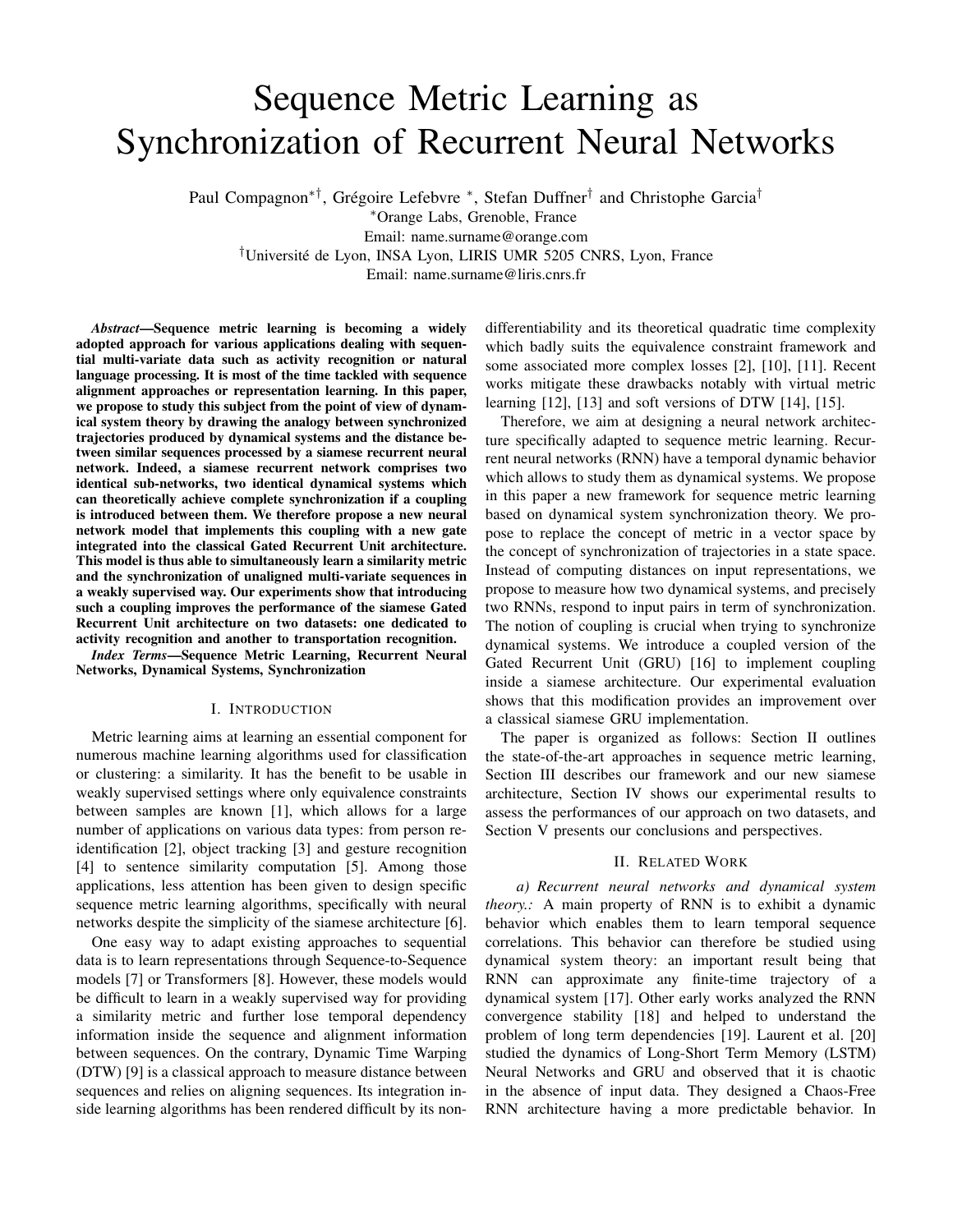another recent publication, Chang et al. [21] studied RNN trainability and established a connection with discretized Ordinary Differential Equations stability. They identified a criterion to guarantee that the system can preserve long-term dependencies and proposed a new version of RNN based on those observations. Both papers demonstrate that dynamical system theory is a fertile soil to study and conceive new RNN models. Finally, we would like to mention works on the definition of metrics to compare non-linear dynamical systems [22], [23] although our objective is not exactly the same, as we propose to use dynamical system synchronization theory to improve metric learning on any type of sequential data, whereas these methods have been conceived to work more specifically with structural data.

*b) Sequence metric learning.:* DTW is a classical approach for measuring distances between sequences [9]. Numerous improvements have been brought to the original formulation notably to improve the  $k$ -nearest neighbor performance [24]. Abid et al. [15] proposed to learn the DTW parameters that allow to reproduce the Euclidean distances between sequence representations learned with a Sequenceto-Sequence model [7]. In contrast, Su et al. [25] proposed an alternative to DTW, the Order-Preserving Wasserstein (OPW) distance, by viewing the problem of metric learning between sequences as an optimal transport problem regularized to preserve the temporal relationships between the samples, and they solved it with the matrix scaling algorithm. In a following paper [13], Su et al. reformulated the DTW and OPW distances as parameterized meta-metrics of a single ground metric and proposed an optimization process to learn the metric and the latent alignment with virtual metric learning [12], which reduces the number of constraints. Not only this approach speeds up training but it also outperforms several other metric learning approaches, notably approaches conceived for points generalized to sequences. In comparison, we propose a pure RNN approach similar to Müller et al. [5] who presented a siamese neural network approach to learn sentence similarities as a  $l_1$ -norm. In their method, the LSTM network combines the embeddings of the words of the sentence to learn a distance between representations of sentences. Finally, Varior et al. [26] proposed a siamese convolutional architecture for person re-identification from video data with gates linking parallel layers allowing to accentuate common patterns between both representations. This leads to representations that are more suited to distinguish some pairs of similar or dissimilar images.

In this paper, we introduce an alternative to DTW: a pure neural network approach to sequence metric learning based on the siamese RNN architecture. We propose to enhance the classical siamese RNN by studying this model from dynamical system point of view, as it has been already done for standard RNN. The disadvantage of DTW-based approaches compared to ours is that it can be computationally inefficient and nondifferentiable, which prevents their possible combination with other gradient-based models.

# III. SYNCHRONIZING GRU SIAMESE NETWORKS

In this section, we first draw a parallel between the concept of synchronization for dynamical systems and the task of sequence metric learning with siamese RNN. We then justify from a theoretical point of view the introduction of coupling inside the siamese architecture. We finally introduce our main contribution in Section III-C: a modified siamese GRU model implementing this coupling.

#### *A. Synchronization of Chaos and Metric Learning*

The concept of synchronization is generally well-understood for time-periodic dynamical systems: this phenomenon is called phase synchronization. However, it is less-known that it can also occur for chaotic dynamical systems [27], that is, systems for which resulting trajectories exponentially diverge for infinitesimally close initial conditions. This practically means that the behavior of such systems can become rapidly unpredictable solely due to small variations of the initial conditions. Common examples of such systems are the double pendulum or the n-body problem. To formalize the concept of synchronization for chaotic systems, Brown et al. [28] proposed a general definition of it:

*Definition 1:* Let Z be a dynamical system composed of two subsystems  $X$  and  $Y$  such that:

$$
X: \frac{dx(t)}{dt} = f_1(x(t), y(t); t)
$$
  
\n
$$
Y: \frac{dy(t)}{dt} = f_2(y(t), x(t); t),
$$
\n(1)

where  $x(t) \in \mathbb{R}^{d_1}$  and  $y(t) \in \mathbb{R}^{d_2}$  with  $d_1, d_2 \in \mathbb{N}$ . Let  $\phi(z_0)$  be a trajectory of Z with initial conditions  $z_0$  =  $[x(0), y(0)] \in \mathbb{R}^{d_1} \times \mathbb{R}^{d_2}$ . Finally let  $g: X$  (resp.  $Y) \times \mathbb{R} \to \mathbb{R}^k$ with  $k \in \mathbb{N}$ , be a measurable property of the subsystems. They are synchronized on the trajectory  $\phi(z_0)$  with respect to the property  $g$  if there is a time independent function  $h: \mathbb{R}^k \times \mathbb{R}^k \to \mathbb{R}^k$  such that:

$$
||h(g(x), g(y))|| = 0,
$$
\n(2)

where  $|| \cdot ||$  is a norm.

From this definition, it is possible to derive several ways to measure synchronization between two trajectories. Brown et al. [28] report several slightly different formulations of the synchronization error with the following being the most used. According to them, for identical systems:

$$
h(g(x), g(y)) = \lim_{t \to +\infty} (g(x(t)) - g(y(t))),
$$
 (3)

where  $h$  and  $q$  are the same as in Definition 1.

We rewrite this synchronization error for discrete systems in a continuous form by replacing the limit by a comparison of the last element of each trajectory x and y of length  $T$ :

$$
h(g(x), g(y)) = x(T) - y(T), \qquad (4)
$$

with  $q$  being here a function returning the coordinates of the points. We define  $d$  as a distance on discrete dynamical system trajectories derived from the synchronization error by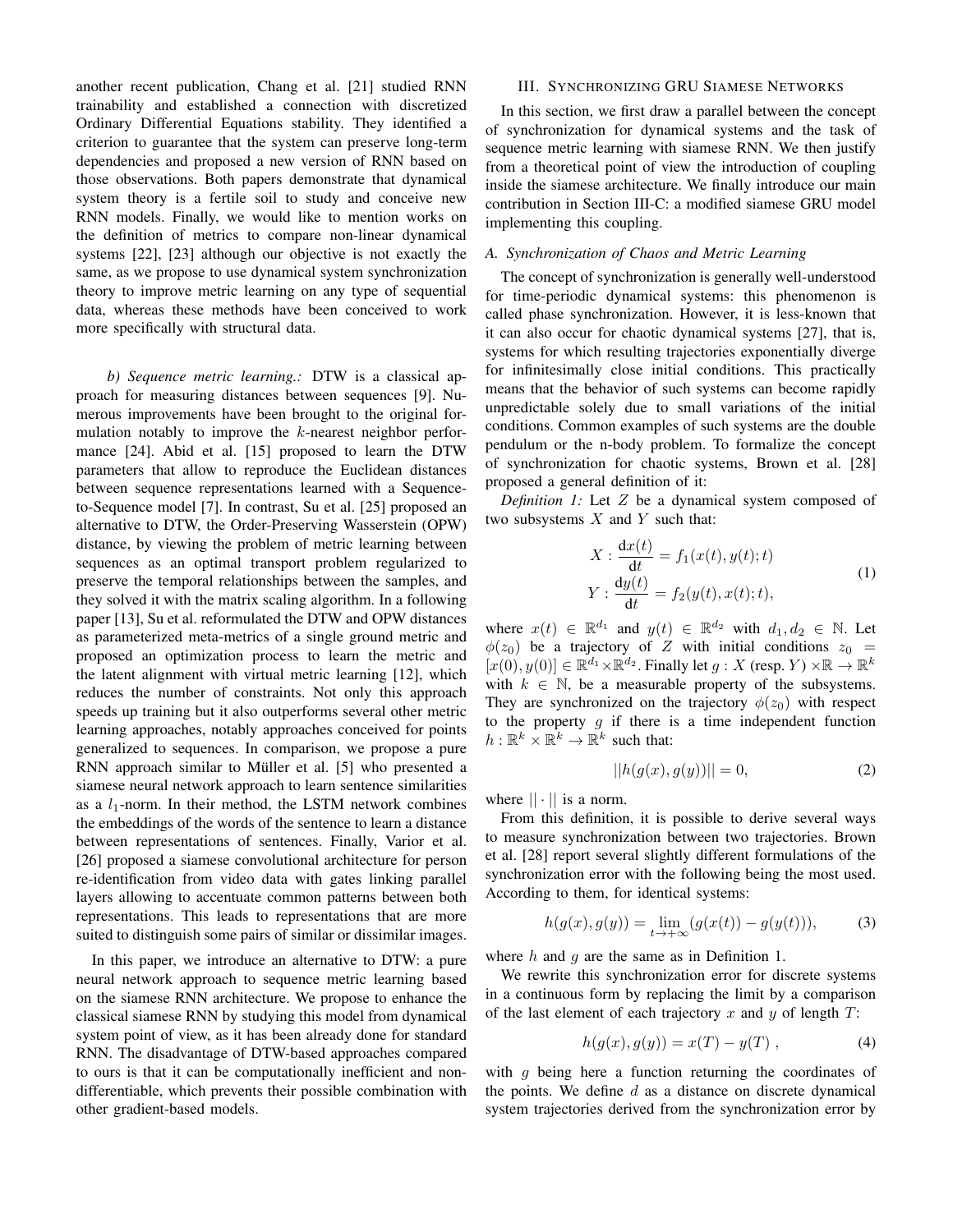replacing the difference with the Euclidean norm (in definition 1, any norm can be used) to get only positive values:

$$
d(x, y) = ||x(T) - y(T)||_2.
$$
 (5)

However, RNNs are dynamical systems, and the output sequences are trajectories. Thus, learning a Euclidean distance with a siamese RNN is equivalent to trying to synchronize the two output sequences of a siamese network for similar pairs.

While being intuitive and suitable for metric learning, the metric of Equation 5 measures synchronization only at one point in time, which forces the system to achieve synchronization at this precise point. This is called dead-beat synchronization, synchronization in a finite number of steps [29]. Even if at first sight, this seems not really different from computing distance on input sequence representations, synchronization could actually be assessed at several samples of the sequence and even continuously. We will now specify what type of synchronization siamese RNNs are able to achieve and under which conditions.

#### *B. Complete Synchronization of Coupled Identical Systems*

A special case of Definition 1 is when  $f_1$  and  $f_2$  are the same function, the dynamical systems share the same parameters, and they are said to be *identical*. Analogously, the two (or more in case of triplet inputs) sub-networks of a siamese network also share the same parameters; only input sequences differ [6]. To simplify, we will first study the case where the dynamics of the RNNs are solely driven by its initial condition (the initial hidden state) and where no input sequence is given (i.e. a sequence of 0s). We obtain what is called the *dynamical system induced* by the RNN. In this case, only the initial conditions differ and the sub-networks are identical dynamical systems. According to experiments conducted by Laurent et al. [20], dynamical systems induced by RNN exhibit a chaotic behavior. Under what conditions identical systems can synchronize? Consider now the following two identical systems:

$$
X: \frac{dx(t)}{dt} = f(x; t) + C(y(t) - x(t))^T
$$
  
\n
$$
Y: \frac{dy(t)}{dt} = f(y(t); t) + C(x(t) - y(t))^T,
$$
\n(6)

where  $x, y \in \mathbb{R}^n$  and C is a coupling matrix in  $\mathbb{R}^{n \times n}$ . This type of coupling is called *diffusive* because it will dissipate the dynamics of each sub-system [30].  $X$  and  $Y$  are bidirectionally coupled systems<sup>1</sup>. Fujisaka et al. [31] showed that the system described by Equation 6 can achieve complete synchronization if  $C$  is a multiple of the Identity matrix and a constant  $c$  which verifies the following condition:

$$
c > \frac{1}{2}\lambda_L,\tag{7}
$$

where  $\lambda_L$  is the largest Liapunov exponent of the system. The Liapunov exponents quantify the sensibility of a system

<sup>1</sup>Coupling can also be directional, only one system influences the other: they are called in this case drive-response systems.

to initial conditions: if it has one positive Liapunov exponent, predictability of its behavior becomes impossible beyond a certain time horizon; it is therefore chaotic [32].

But the trajectories of RNNs are most of the time also influenced by external inputs: the input sequence. In this case, the dynamics of the RNNs are mostly driven by these external inputs [20] and RNN starting from different initial conditions but given identical input sequence will see their trajectories synchronize, i.e. the hidden states become the same after a few steps. Coupling is in this case not absolutely necessary to achieve synchronization: regarding metric learning, siamese LSTM actually works without coupling [5]: the model achieves low distances for similar inputs and therefore synchronization. However, coupling could allow to enforce lower distances with sequences that have similar dynamics but are composed of quite different data, i.e. so-called hard positive samples, and even to force the synchronization regardless of the input pair. Hard positive samples are samples that are factually belonging to one class, by the label, but lie close to the decision boundary or even beyond in terms of distance (conversely for hard negative samples). They are particularly studied by the metric learning community to improve the convergence and performances of metric learning models [33].

We showed in this section the motivation and aim of implementing coupling into the siamese RNN architecture. Indeed, the induced dynamics of GRU and LSTM are chaotic and, in this case, coupling allows their complete synchronization as the sub-networks of a siamese network share the same weights and represent thus identical dynamical systems. When given input sequences, the dynamics of GRU and LSTM are mostly driven by these external inputs. In this case, while not being critical to achieve synchronization (and therefore low distances between similar elements), coupling could facilitate bringing similar inputs closer, particularly for hard positive pairs. Moreover, complete synchronization is a special case of more general synchronization types such as the so-called *generalized* synchronization [34] for which other errors and metrics are associated (for example, mutual interdependence [35]). The same derivation could thus be made for these synchronization errors, leading to different metrics. We will in the experimental section use Equation 5 as our metric to learn, but this is here the most straightforward case of a framework from which more complex sequence metrics to be learned with siamese RNN models, can be obtained.

#### *C. Coupled GRU*

We present a new neural network model that directly implements coupling within a siamese RNN architecture. From a machine learning perspective, this coupling needs to be trainable such that the network *learns* to achieve synchronization for similar inputs and stay desynchronized for different ones. We propose to apply the coupling by means of two new gates inside the GRU architecture which we call in the following CGRU (Coupled Gated Recurrent Unit). We chose to use GRU and not LSTM [36] because the operation of a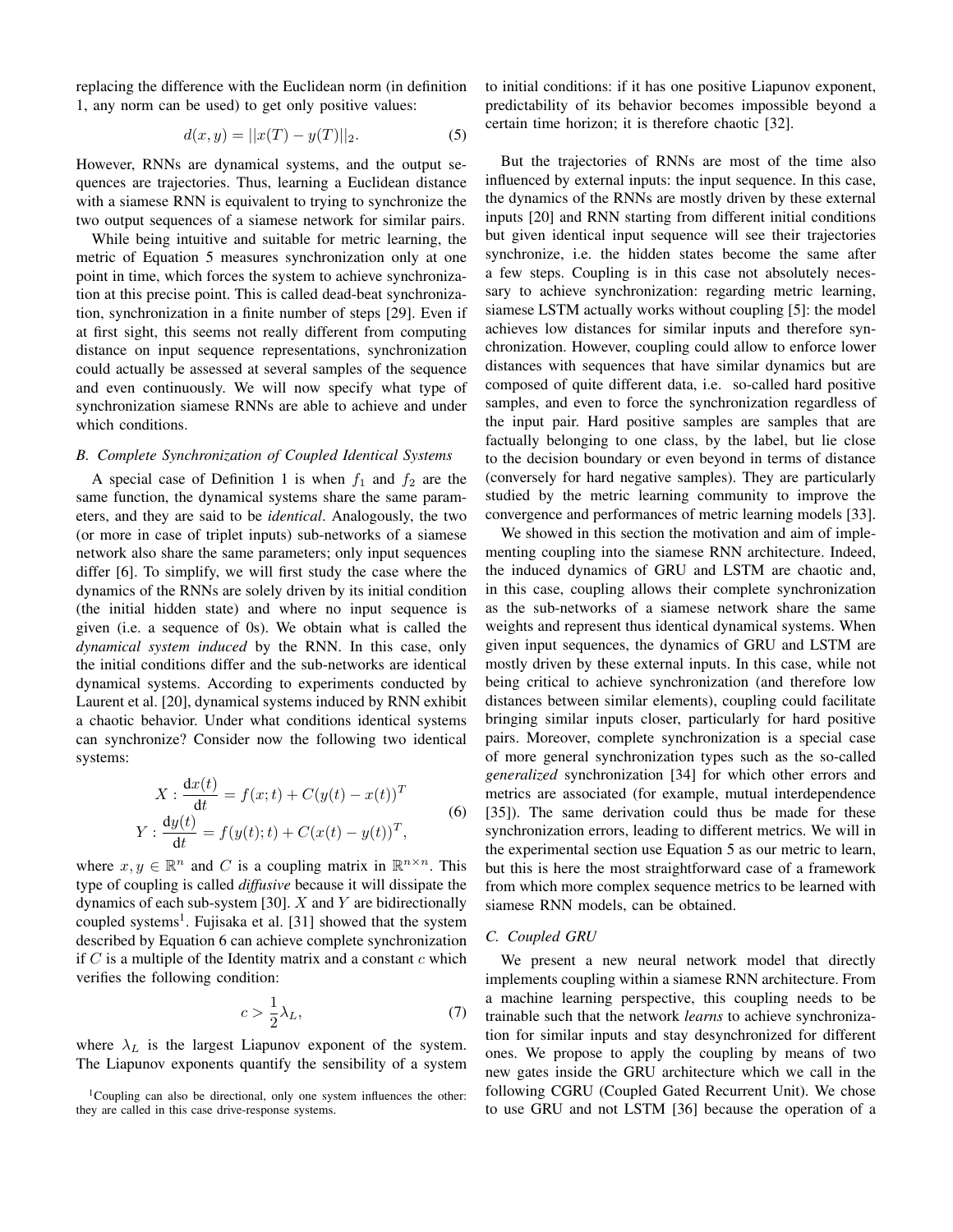

Fig. 1: Schema of the CGRU architecture. Blue arrows represent information coming from the input at time  $t$ , red ones are for the hidden states and green ones for transmissions between the gates.

GRU is defined by fewer equations while showing comparable performance in general [37]. The following equations describe the modifications brought to the architecture. Update, Reset and New gates are not modified. Let us notate  $h'_{t-1}$  and  $\tilde{h}'_t$ the states coming from the second sub-network (see Figure 1):

$$
\text{Hidden: } h_t = (1 - z_t)\bar{h}_t + z_t h_{t-1} \tag{8}
$$

$$
\text{Update: } z_t = \sigma(W_{iz}x_t + b_{iz} + W_{hz}h_{t-1} + b_{hz}) \tag{9}
$$

$$
\text{Coupled New: } \bar{h}_t = (1 - c_t)\tilde{h}_t + c_t \tilde{h}'_t \tag{10}
$$

Coupling: 
$$
c_t = \sigma(W_{hc}(h_{t-1} + h'_{t-1}) + b_{hc})
$$

\n(11)

New: 
$$
\tilde{h}_t = \tanh(W_{i\tilde{h}}x_t + b_{i\tilde{h}} + r_t(W_{h\tilde{h}}h_{t-1} + b_{h\tilde{h}}))
$$
\n(12)

$$
\text{Reset: } r_t = \sigma(W_{ir}x_t + b_{ir} + W_{hr}h_{t-1} + b_{hr}).\tag{13}
$$

The Coupling gate  $c_t$  (see Equation 11) serves the same purpose as  $z_t$  and  $r_t$ , controlling the information flow and is thus computed in a similar manner, but only from the hidden states. This forces the model to apply the coupling on the new content to be added at time  $t$  solely based on the previous inputs. Then, in Equation 10,  $\tilde{h}_t$  and  $\tilde{h}'_t$  are combined similarly as  $\tilde{h}_t$  and  $h_{t-1}$  are combined in the original GRU architecture. This prevents  $\bar{h}_t$  and subsequently  $\bar{h}_t$  from exploding and saturate the gates. Finally, in Equation 8,  $\bar{h}_t$  replaces  $\tilde{h}_t$ : the New state has been replaced by a coupled version of both New states of the siamese GRU. Several possibilities exist to implement this coupling. The idea behind this proposal is to alter as little as possible the GRU architecture and to stay close to the original purpose of each equation. Indeed, the addition of the coupling already greatly modifies the information flow inside the GRU and the gradient flow during training, and RNNs are known to be difficult to train. Therefore, by staying relatively close to the original model, a rigorous comparison should be more effective, and the impact of the actual coupling can be studied more reliably. In fact, if  $c_t$  is a vector of norm equal to zero, each sub-network is exactly a GRU. This suggests to initialize the coupling weights with very small values and to accentuate the decay. In this way, an increase of the norm of  $W_{hc}$  during training would signify that coupling is useful. Another interesting configuration of the coupling weights is when they are all equal to 0.5: in this configuration, the Coupled New States are the same, and the distance between the outputs will become null. That means, theoretically, this approach can make close any pair of input sequences, especially hard-positive samples.

### IV. EXPERIMENTS

# *A. Experimental setup*

We experiment the CGRU architecture on two datasets. The first one is UCI HAR [38], a dataset of 6 activities<sup>2</sup> containing 9 features: total acceleration, body acceleration and angular velocity on 3 axes. The sequences have a length of 128. We chose this dataset because it has been extensively used by the activity recognition community and provides at the same time real data and a simple and well defined benchmark to study the behavior of CGRU and Siamese GRU (SGRU). Moreover, several activities should look very similar (e.g. three variants of walking or standing and sitting), and it should make the dataset harder to process for metric learning algorithms. Finally, *walking* or *running* exhibits dynamic components which could be differently processed by CGRU and SGRU. No further preprocessing has been applied. The features are globally centered and the standard deviations oscillate between 0.1 and 0.4. We kept the train-test split proposed by the authors of the dataset: there are 21 users in the training set and we therefore performed a 7-fold validation, leaving each time 3 different users out. Finally, the training set comprises 7352 sequences and the testing set 2947.

<sup>2</sup>walking, walking upstairs, walking downstairs, sitting, standing, laying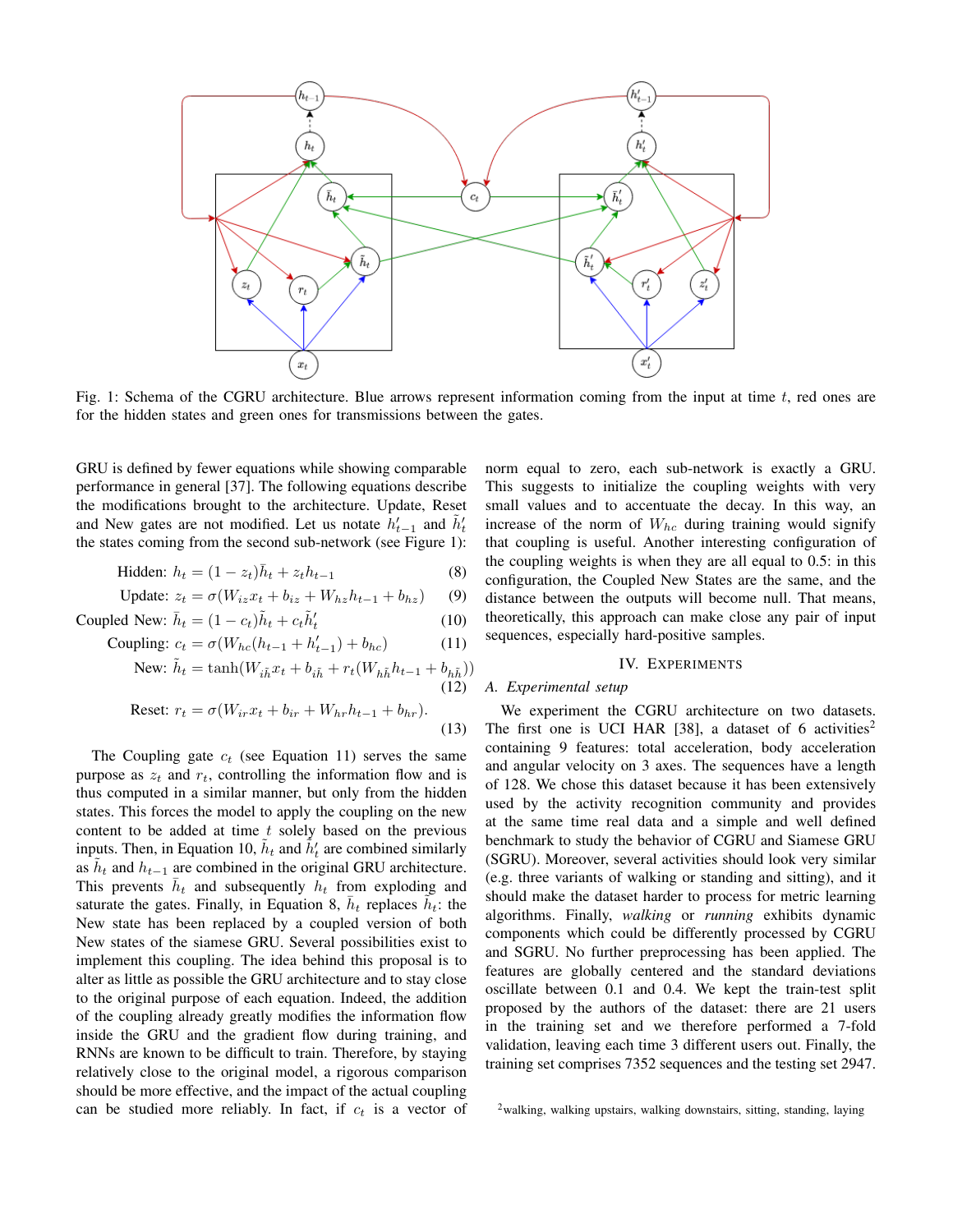

Fig. 2: Preprocessing steps applied to SHL dataset, we globally followed the process proposed by Janko et al. [41].

The second dataset was the object of a challenge in 2018 [39], the Sussex-Huawei Locomotion and Transportation (SHL) Dataset [40]. The data were recorded by a single individual during a 4 month period for a total of 82 days: 62 for training, 20 for testing. Up to 8 hours of data are recorded each day. This dataset proposes 8 locomotion transportation modes: car, bus, train, subway, walk, run, bike and standing still. It contains 20 features: accelerometer, gyroscope, magnetometer, gravity and linear acceleration on three axes, orientation on 4 axes and pressure. The raw dataset is sampled at a frequency of 100 Hz, that is to say, one hour sequences have a length of 360000. To use it for our experiments, we roughly followed the same preprocessing procedure as in [41], with some more steps (see Figure 2): all signals (except pressure) were reoriented to the North-East-Down axes convention and magnitudes were computed for the accelerometer, the gyroscope and the magnetometer. Orientations were converted to Euler angles. This process extends the number of features in the dataset from 20 to 36. Then, the dataset was standardized according to the training set to have, for a every feature, a mean of zero and a standard deviation of 1. Finally, to speed up computations, the 1 minute sequences we used of a length of 6000 were resampled to a length of 300. The challenge summary paper [39] reports that the best test accuracy result of 93.9% was achieved by Gjoreski et al. [42] with a deep learning approach.

We compared SGRU and CGRU on learning the metric describes in Equation 5 using the same hyperparameters for both models, those parameters for each datasets are displays on Table I along with some statistics on the training and testing set. The training is stopped based on the accuracy on the validation set (early stopping). We chose to use structural loss [2] to train the model since it works on distances and not embeddings. It combines a local term similarly to the npair loss [11] but emphasizes the weights on the hard positive samples, and a global term to improve the generalization. We used the same hyperparameters for the loss as in the original

| Hyperparameters       | <b>UCI HAR</b> | SHI.       |
|-----------------------|----------------|------------|
| Training set size     | 7352           | 15660      |
| Testing set size      | 2947           | 5472       |
| Architecture          | [20]           | [100, 100] |
| Batch size            | 36             | 40         |
| Initial learning rate | 0.001          | 0.001      |

TABLE I: Main hyperparameters used to train our models on both datasets. These parameters are exactly the same for SGRU and CGRU.

paper. We applied a general weight decay with a factor of 10−<sup>4</sup> . A stronger weight decay was applied on the coupling by adding 1% of the coupling weight norm to the loss, which seems to slightly improve the performances. The gradient was clipped according to [43] to a norm of 6. The coupling weights were initialized with a normal distribution having a mean of 0 and standard deviation of 0.1. The purpose of this initialization is to make the model start its training close to the behavior of an SGRU, with a very weak coupling and to let it increase during training. Our implementation was done in Python and CUDA with Pytorch [44].

# *B. Results*

*1) Study of the coupling weight norm:* We first analyze the evolution of the coupling weight norm during training. The coupling is initialized very low which theoretically makes it behave nearly as an SGRU at the beginning of training. We can observe in Figure 3a that the norm increases quickly during the first 20 epochs and more than doubles. Red points indicate the iterations where validation accuracy increased. This correlation thus indicates that the overall generalization is improving with the increase of coupling strength. In Figure 3b, we present the evolution of the loss on the train dataset in terms of the coupling weights on which we compute a linear regression of the first part. We can observe an almost linear relationship between the increase of the norm and the decrease of the loss suggesting again that the coupling is helpful to the model. Those figures also show that the convergence during training is rather smooth.

*2) Classification performance on UCI HAR:* We now present classification results on UCI HAR using 3 metrics: accuracy, F1 score Macro averaged and Mean Average Precision (MAP), similarly to [13]. The first two are computed by classifying the test samples using 1-nearest neighbor from training samples. The MAP is computed by querying the training set with a test sequence to retrieve all training samples of the same class. The value is averaged for all test sequences. This metric shows the ability of the algorithm to bring close every sequence of each class and not just few references to be used as nearest neighbors. The validation results are presented in Table IIa. We observe an improvement of CGRU over SGRU of about 8% points for accuracy and F1-score, and an improvement of 19% points for the MAP. On the test set, we compared our approach with Regressive Virtual Sequence Metric Learning (RVSML)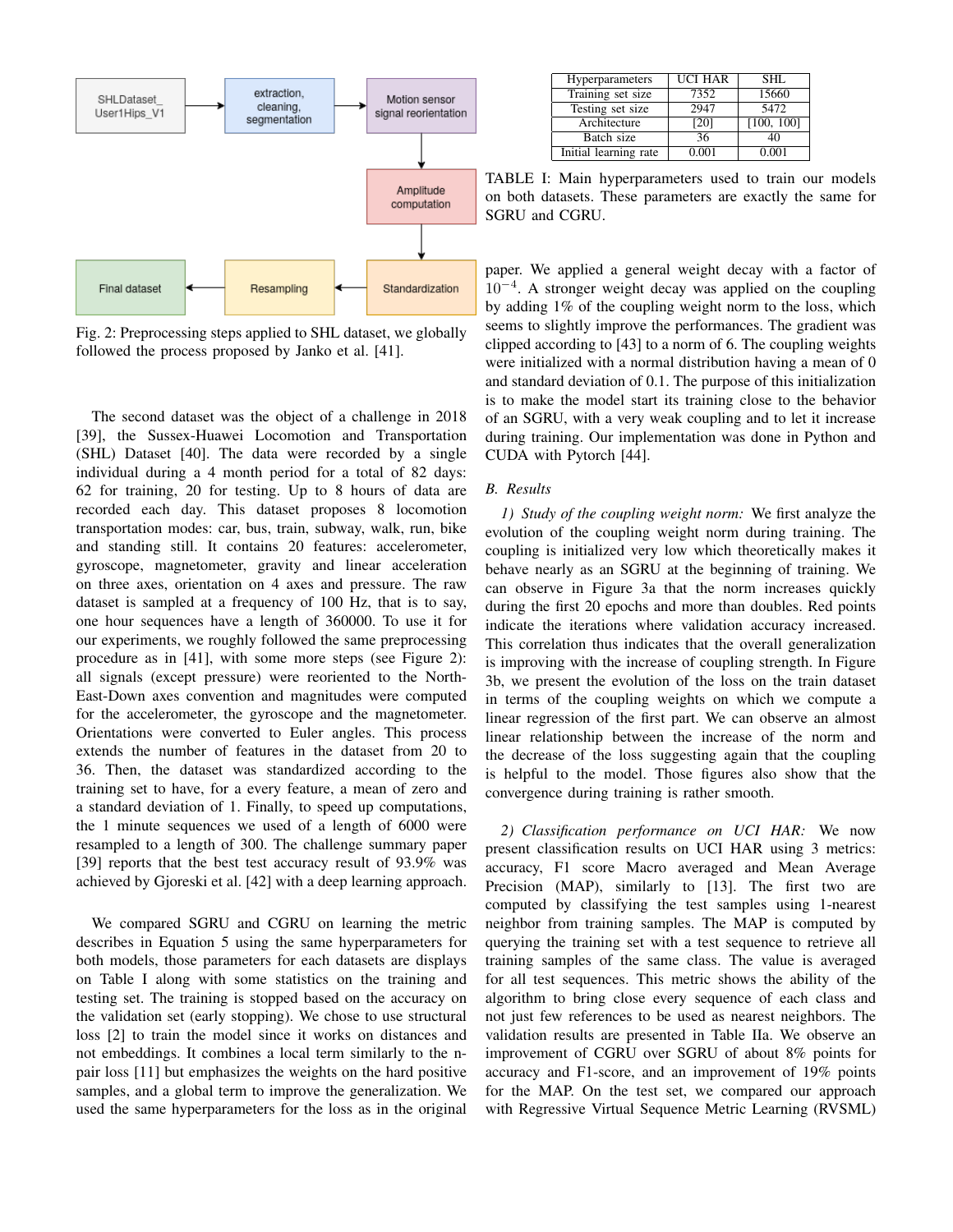

Fig. 3: In figure (a), evolution of the norm of the coupling gate weights during training on UCI HAR dataset, a red point indicates an increased accuracy for the validation set. On figure (b), Epoch loss in terms of coupling norm during training on UCI HAR dataset. The first part (rapid decrease) has been approximated with a linear regression. The correlation coefficient is -0.984.

[13], with OPW and DTW distances. We chose to compare with this approach because it recently outperformed several other metric learning approaches (e.g. Large Margin Nearest Neighbors [45], Regressive Virtual Metric Learning [12], etc.) although not all were specifically adapted for sequences, it is not based on neural networks and uses alignment-based distances. We keep the hyperparameter values recommended by the authors. The test results are presented in Table IIb. Here again we observe that CGRU outperformed SGRU with a notable improvement of 10% points of the accuracy and F1 score. Both neural network approaches clearly outperformed RVSML, especially the OPW variant. This can be, among other factors, attributed to a weak capacity to distinguish similar activities such as *standing* and *sitting*. On the other hand, *standing* was recognized perfectly by both RVSML variants. We also remark that they reach MAP values of the same order as in the original paper (around  $0.4 \sim 0.45$ ) despite the fact that the data are of a completely different nature (signal instead of images). This could suggest that these approaches reached some kind of saturation whereas CGRU and SGRU are able to achieve much higher values.

| <b>Algorithms</b> | Accuracy           | <b>F1</b> score Macro | MAP                |
|-------------------|--------------------|-----------------------|--------------------|
| Siamese GRU       | $0.835 \pm 0.068$  | $0.827 + 0.074$       | $0.711 + 0.016$    |
| Coupled GRU       | $0.913 \pm 0.055*$ | $0.916 \pm 0.054*$    | $0.900 \pm 0.043*$ |

(a) Validation results (21 fold average). An asterisk means a significant result with a threshold of 1%

| <b>Algorithms</b>  | Accuracy         | <b>F1</b> score Macro | <b>MAP</b>      |
|--------------------|------------------|-----------------------|-----------------|
| <b>RVSML (OPW)</b> | 0.597            | 0.568                 | 0.438           |
| RVSML (DTW)        | 0.698            | 0.687                 | 0.437           |
| Siamese GRU        | $0.782 + 0.041$  | $0.781 + 0.044$       | $0.633 + 0.152$ |
| Coupled GRU        | $0.885 + 0.014*$ | $0.887 + 0.014*$      | $0.899 + 0.01*$ |

(b) Test results, average of 5 runs for the neural networks approaches.

TABLE II: Results on UCI HAR



Fig. 4: Evolution of the average distance between the positive/negative samples for SGRU and CGRU on more and more noisy test sets.

*3) Performances on hard positive samples:* We made the hypothesis that CGRU could perform better on hard positive samples due to coupling theoretically being able to bring close any input pair of sequences: with enough coupling, both networks can output the same sequence whatever of the input pair. We propose to verify this by observing the evolution of the average distance between the positive samples and between the negative samples when white noise is gradually added to the feature sequences of the testing set. The standard deviation of the noise goes from 0 to 2. We also note that both models were trained up to comparable validation accuracy. The results are presented on Figure 4. We observe that the curves for both models evolve similarly with positive distances gradually increasing with the noise. The negative and positive curves join the moment too much noise is added and the sequences become indistinguishable. CGRU produces slightly higher distance average than SGRU but is able to maintain higher margins more longer: up to 1.75 units of standard deviation compared to about 1.25 for SGRU. This shows that, as theoretically possible with the coupling, CGRU better discriminate the hard samples.

*4) Transportation recognition on SHL:* We finally present a second experiment on a larger dataset with twice as much data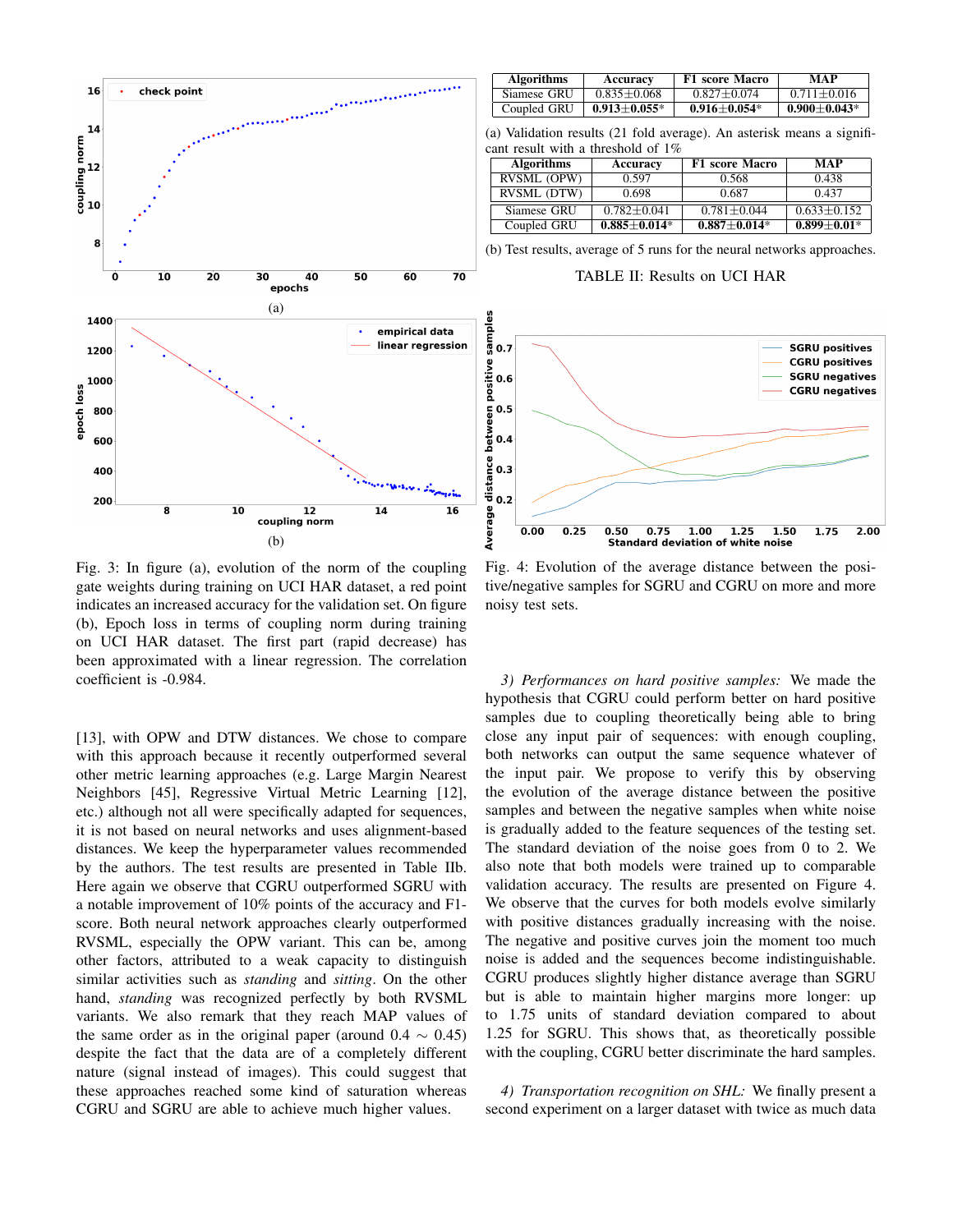| <b>Algorithms</b> | Accuracy         | <b>F1</b> score Macro | MAP               |
|-------------------|------------------|-----------------------|-------------------|
| Siamese GRU       | $0.947 + 0.006$  | $0.951 + 0.006$       | $0.955 \pm 0.007$ |
| Coupled GRU       | $0.965 \pm 0.05$ | $0.967 + 0.006$       | $0.97 + 0.004$    |

| (a) Validation results (10 fold average). |                       |                   |                   |
|-------------------------------------------|-----------------------|-------------------|-------------------|
| <b>Algorithms</b>                         | Accuracy              | F1 score Macro    | MAP               |
| Siamese GRU                               | $0.727 + 0.019$       | $0.746 + 0.016$   | $0.784 + 0.019$   |
| Coupled GRU                               | $0.752 \!\pm\! 0.021$ | $0.768 \pm 0.016$ | $0.802 \pm 0.018$ |

(b) Test results (average of 5 runs).

TABLE III: Results on SHL dataset.

and a longer sequence size. The validation results are presented in the Table IIIa. Both architectures achieved results above 90% for each metric but we observe a slight improvement of CGRU over SGRU for the considered architecture. These results are further confirmed on the test set (see Table IIIb) with even larger improvements: 2,5% for accuracy, 2.2% for F1-score and 1.5% for MAP, in favor of CGRU. These results confirm the interest of our proposed approach CGRU compared to SGRU. However, compared to the overall results of the challenges [39], both approaches achieved similar validation results but clearly do not demonstrate the same generalization capacities on this dataset as the best ad-hoc approaches.

## V. CONCLUSION AND PERSPECTIVES

We presented a new framework for sequence metric learning based on dynamical system synchronization theory. We drew a parallel between synchronized trajectories and output sequences of siamese recurrent neural networks produced from similar input pairs. After characterizing Siamese GRU as identical chaotic systems, we showed the contribution of introducing coupling inside the siamese architecture to achieve synchronization more easily and to increase the capacity of the network to bring closer the embedding of some similar input pairs, especially hard positive samples. This coupling was implemented through a new gate inside the siamese GRU architecture which allows the network to mix the new content of both sides of the siamese network. Our experiments showed that the siamese GRU architecture benefits from the coupling, can be smoothly trained with it and fits well with recent complex metric learning losses such as structural loss. CGRU proved to be outperforming SGRU with the same architecture on an activity recognition benchmark and was able to maintain a higher margin for hard samples. On a larger dataset made for transportation recognition, CGRU also achieved higher performances than SGRU.

The study of sequence metric learning with synchronization opens several perspectives especially to design new forms of metrics by taking inspiration from the literature of synchronization criteria [35], [46] though non-differentiability, notably when those metrics use mutual neighbors which are computed using explicitly the time steps, has to be overcome in many cases. This can be done thanks to an attention mechanism, for example. The coupling itself could be tuned with theoretical contributions [47]. One drawback of the proposed architecture is that each pair has to be passed through the network instead of just computing once each representation and then the distance for each pair. This could be balanced by the use of virtual metric learning during training. Finally the coupling allows to bring any pair of inputs close to one another if sufficiently strong and could be use as an indicator in weakly supervised settings to invert the equivalence constraint of some pairs dynamically if the network is forcing the synchronization too much.

#### **REFERENCES**

- [1] E. P. Xing, M. I. Jordan, S. J. Russell, and A. Y. Ng, "Distance metric learning with application to clustering with side-information," in *Advances in neural information processing systems*, 2003, pp. 521–528.
- [2] X. Yang, P. Zhou, and M. Wang, "Person reidentification via structural deep metric learning," *IEEE Transactions on Neural Networks and Learning Systems*, vol. 30, no. 10, pp. 2987–2998, 2018.
- [3] L. Bertinetto, J. Valmadre, J. F. Henriques, A. Vedaldi, and P. H. Torr, "Fully-convolutional siamese networks for object tracking," in *European conference on computer vision*. Springer, 2016, pp. 850–865.
- [4] S. Berlemont, G. Lefebvre, S. Duffner, and C. Garcia, "Class-balanced siamese neural networks," *Neurocomputing*, vol. 273, pp. 47–56, 2018.
- [5] J. Mueller and A. Thyagarajan, "Siamese recurrent architectures for learning sentence similarity." in *AAAI*, 2016, pp. 2786–2792.
- [6] J. Bromley, I. Guyon, Y. LeCun, E. Säckinger, and R. Shah, "Signature verification using a "siamese" time delay neural network," in *Advances in Neural Information Processing Systems*, 1994, pp. 737–744.
- [7] I. Sutskever, O. Vinyals, and Q. V. Le, "Sequence to sequence learning with neural networks," in *Advances in neural information processing systems*, 2014, pp. 3104–3112.
- [8] A. Vaswani, N. Shazeer, N. Parmar, J. Uszkoreit, L. Jones, A. N. Gomez, Ł. Kaiser, and I. Polosukhin, "Attention is all you need," in *Advances in neural information processing systems*, 2017, pp. 5998–6008.
- [9] H. Sakoe and S. Chiba, "Dynamic programming algorithm optimization for spoken word recognition," *IEEE transactions on acoustics, speech, and signal processing*, vol. 26, no. 1, pp. 43–49, 1978.
- [10] H. Oh Song, Y. Xiang, S. Jegelka, and S. Savarese, "Deep metric learning via lifted structured feature embedding," in *Proceedings of the IEEE conference on computer vision and pattern recognition*, 2016, pp. 4004–4012.
- [11] K. Sohn, "Improved deep metric learning with multi-class n-pair loss objective," in *Advances in Neural Information Processing Systems*, 2016, pp. 1857–1865.
- [12] M. Perrot and A. Habrard, "Regressive virtual metric learning," in *Advances in neural information processing systems*, 2015, pp. 1810– 1818.
- [13] B. Su and Y. Wu, "Learning distance for sequences by learning a ground metric," in *International Conference on Machine Learning*, 2019, pp. 6015–6025.
- [14] X. Cai, T. Xu, J. Yi, J. Huang, and S. Rajasekaran, "Dtwnet: a dynamic time warping network," in *Advances in Neural Information Processing Systems*, 2019, pp. 11 636–11 646.
- [15] A. Abid and J. Zou, "Autowarp: learning a warping distance from unlabeled time series using sequence autoencoders," in *Proceedings of the 32nd International Conference on Neural Information Processing Systems*. Curran Associates Inc., 2018, pp. 10 568–10 578.
- [16] K. Cho, B. Van Merriënboer, C. Gulcehre, D. Bahdanau, F. Bougares, H. Schwenk, and Y. Bengio, "Learning phrase representations using rnn encoder-decoder for statistical machine translation," *arXiv preprint arXiv:1406.1078*, 2014.
- [17] K.-i. Funahashi and Y. Nakamura, "Approximation of dynamical systems by continuous time recurrent neural networks," *Neural networks*, vol. 6, no. 6, pp. 801–806, 1993.
- [18] M. W. Hirsch, "Convergent activation dynamics in continuous time networks," *Neural Networks*, vol. 2, no. 5, pp. 331–349, 1989.